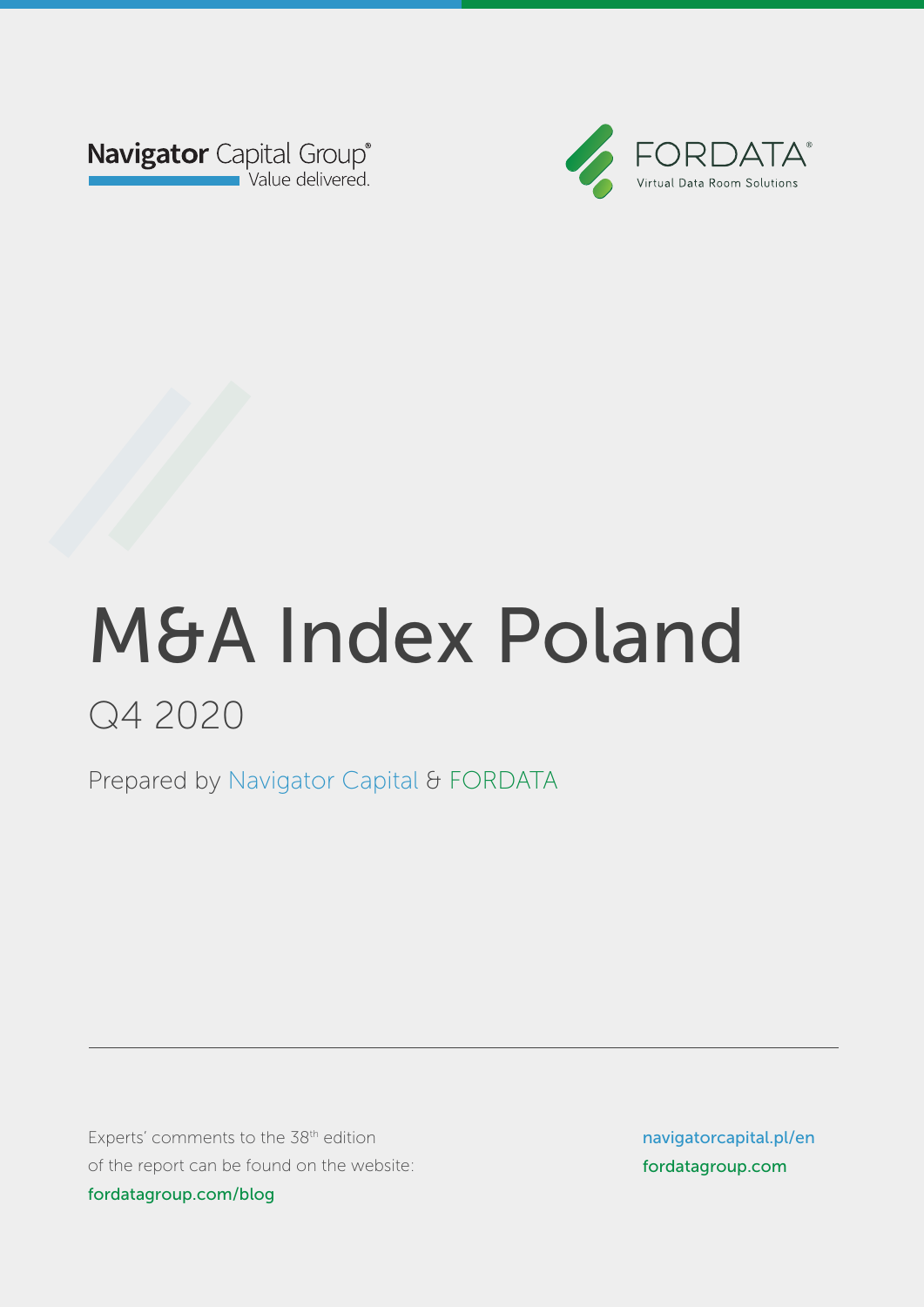by Navigator Capital & FORDATA | January 2021

### Total number of transactions\*

 $63(04, 2020)$ 

### The largest transaction\*\*

EUR 2.29 b

(Acquisition of Play Communications by Iliad SA)

\* based on public data \*\* among transactions with disclosed prices

### About the report:

The M&A Index Poland report is a position that has become a permanent fixture in the calendar of the industry summaries in Poland. The reports are prepared quarterly by a consulting firm Navigator Capital and FORDATA, a leader in the field of IT solutions which support M&A transactions.

These reports are created to monitor the dynamics of Polish M&A market and to demonstrate the most interesting transactions. We also monitor the frequency of use of the Virtual Data Room during M&A processes in Poland.

### Introduction

In the 4Q of 2020 we have witnessed 63 transactions on the Polish M&A market, which is by 15 more than in the corresponding period last year. The largest transaction of the last quarter was acquisition of Play Communications by Iliad SA for ca. EUR 2.29 b.

#### Selected transactions

| <b>TARGET</b> | <b>BIDDER</b> | <b>SELLER</b>  | <b>VALUE [EUR]</b> |
|---------------|---------------|----------------|--------------------|
| <b>Pekaes</b> | Geodis        | Innova Capital | Undisclosed        |

(16th October) The world leader in logistics, headquartered in France, Geodis, acquired from private equity fund, Innova Capital, the shares of one of the largest TSL operators in Poland, Pekaes, which provides comprehensive supply chain services. The acquisition is a strategic step towards increasing Geodis' share in the CEE region, including primarily Poland, which is the third largest market for such services in Europe. Pekaes, an FTL and LTL network operator, handles palletized cargo in nearly 20 branches, 3 railroad terminals and 6 logistics warehouses located throughout the country. The company employs 1 200 people and its revenues in 2019 amounted to approximately EUR 250 m.

| <b>TARGET</b>              | <b>BIDDER</b> | <b>SELLER</b>                | <b>VALUE [EUR]</b> |
|----------------------------|---------------|------------------------------|--------------------|
| <b>Play Communications</b> | Iliad SA      | <b>Tollerton Investments</b> | 2 290 m            |

(21st October) Iliad SA, the French telecommunication market leader, Free Mobile network operator, successfully completed the call for shares of Play Communications, one of the leading mobile operators in Poland. Thanks to the acquisition, Iliad became the 6th largest operator in Europe and gained access to one of the most prospective markets. The strategic plans of the new shareholder assume maintaining a competitive position on the Polish mobile telephony market and facilitating the company's entry into the fixed-line services market, thanks to which Play customers will be able to benefit from an even more comprehensive product offer.

| <b>TARGET</b>          | <b>BIDDER</b> | <b>SELLER</b> | <b>VALUE [EUR]</b> |
|------------------------|---------------|---------------|--------------------|
| <b>Orkla Skin Care</b> | Bielenda      | Orkla         | Undisclosed        |

(4th November) An international FMCG company, Orkla, sold the cosmetics business in Poland, including Soraya and Dermika brands and production infrastructure in Radzymin to Bielenda Kosmetyki Naturalne, supported by the private equity fund Innova Capital. The acquirer is one of the leaders of the cosmetics market in Poland, and the acquisition should strengthen its position and improve the operational efficiency of the group. In 2019, the company generated nearly EUR 37 m in revenue with a net profit of EUR 7.5 m.

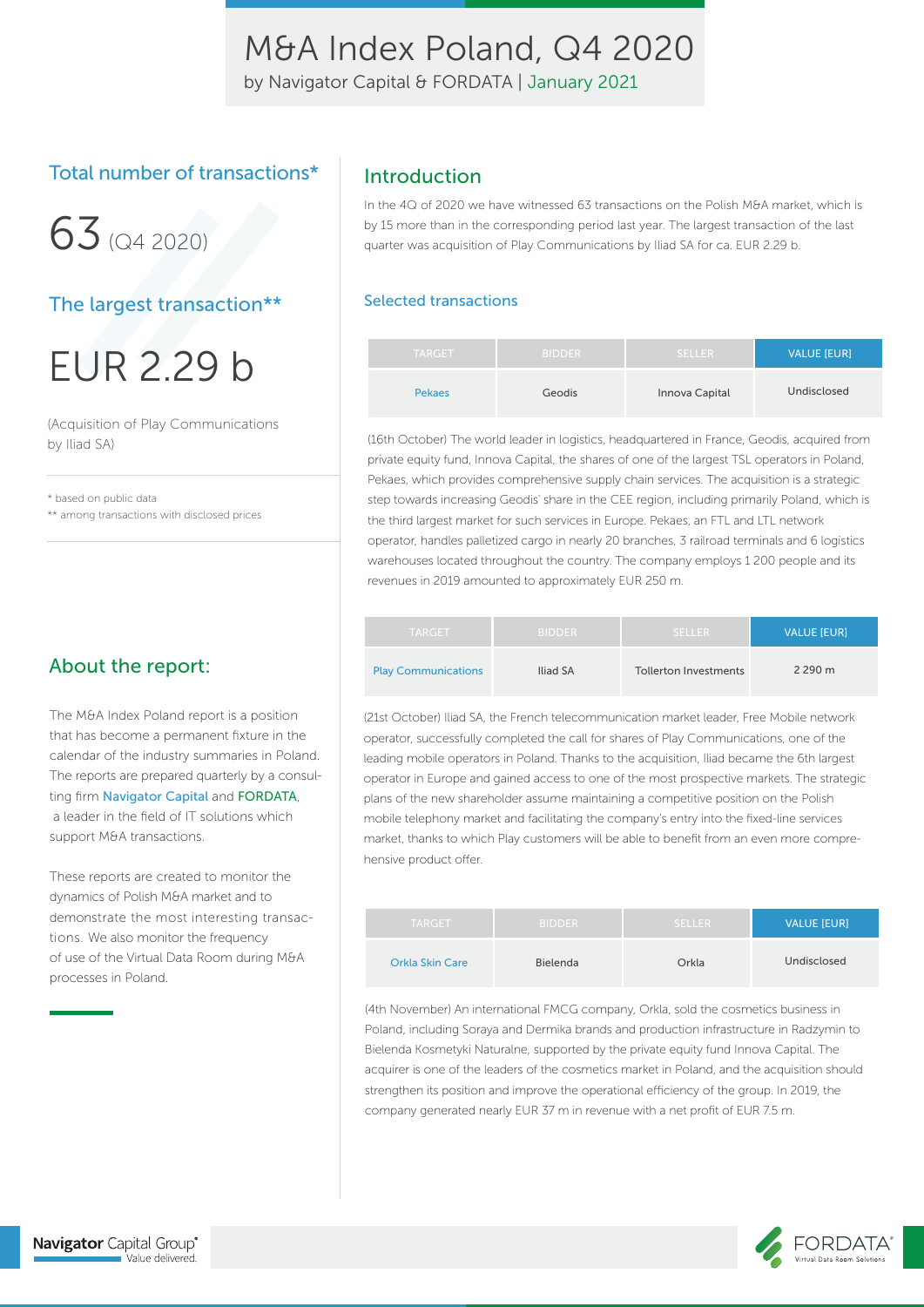by Navigator Capital & FORDATA | January 2021

### By sector

Transactions with the participation of Polish companies grouped by sectors (by number of transactions)

#### TARGET (%)



| (23rd November) Polish biotechnology market leader, provider of CRO services in the area of  |
|----------------------------------------------------------------------------------------------|
| pre-clinical tests, drug discovery and regulatory testing, Selvita S.A. acquired 100% of the |
| industry leader's shares in the Croatian market, employing nearly 180 people and generating  |
| ELID 17m in revenue Eidelta from the world leader in pharmaceutical recearch Calapagos       |

an market, employing nearly 180 people and generating EUR 17m in revenue, Fidelta, from the world leader in pharmaceutical research, Galapagos N.V. Thanks to the acquisition, the Polish company increased its laboratory space by nearly 6000 m2, acquired a new animal house and expanded its competence in the area of in vivo pharmacology and toxicology. In addition, as part of the transaction, the Company secured contracts with Galapagos for nearly EUR 27m and increased the Group's revenue by approximately 70%. Navigator Capital acted as sole transaction advisor in the acquisition process.

Fidelta **Selvita** Selvita Galapagos 31 m

TARGET BIDDER SELLER SELLER VALUE <mark>(EUR)</mark>

| <b>TARGET</b>  | <b>BIDDER</b>        | <b>SELLER</b>         | <b>VALUE [EUR]</b> |
|----------------|----------------------|-----------------------|--------------------|
| <b>Scanmed</b> | <b>Abris Capital</b> | Life Healthcare Group | 76 m               |

BIDDER (%)



(26th November) Scanmed, one of the largest private healthcare companies in Poland and the second largest provider of cardiac care services with branches in 42 locations, employing over 1000 people, was acquired by Abris Capital. The seller was a South African-based international health care group, Life Healthcare. The fund plans to further support Scanmed's management in implementing its development strategy, including expanding its service offering, improving its medical infrastructure and entering into new models of medical care, supported by, among others, digital technologies.

| <b>TARGET</b> | <b>BIDDER</b> | <b>SELLER</b>    | <b>VALUE [EUR]</b> |
|---------------|---------------|------------------|--------------------|
| Termet        | Ferro         | Private investor | 13 <sub>m</sub>    |

(27th November) Ferro S.A., one of the largest manufacturers of sanitary and installation fittings in Eastern Europe, took over 100% of shares in Termet S.A., a leading Polish manufacturer of gas boilers and water heaters. Thanks to the transaction, the Ferro Group will expand its business profile and enter a new, attractive market for complementary products, especially in the area of ecological solutions for heat and energy. The merged companies with a wide, unique know-how and research and development centers will be able to continue the path of dynamic growth, supported by the realization of synergies.



 $18%$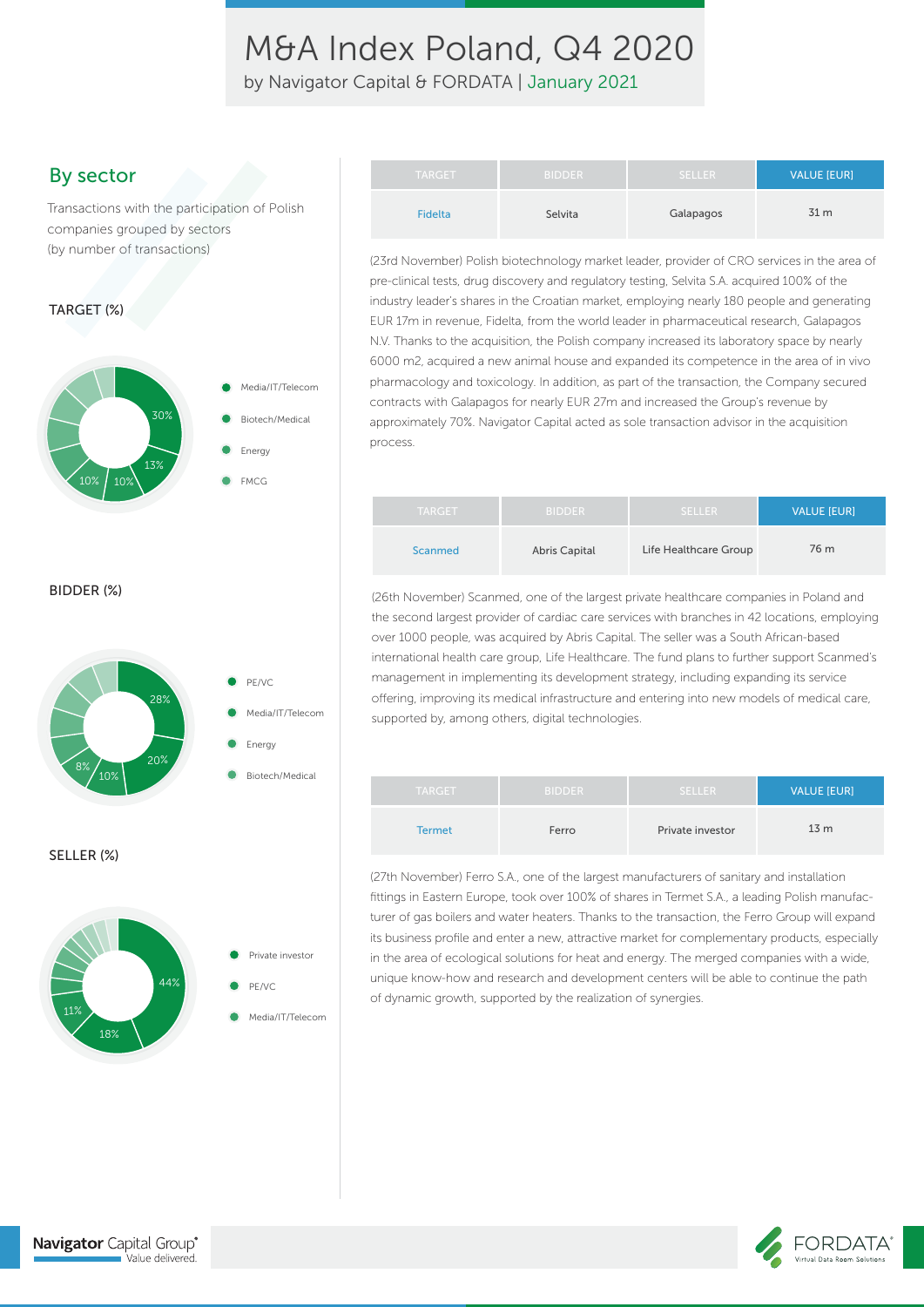by Navigator Capital & FORDATA | January 2021

| <b>TARGET</b> | <b>BIDDER</b>     | <b>SELLER</b>                | VALUE [EUR] |
|---------------|-------------------|------------------------------|-------------|
| Pago          | Lineage Logistics | <b>Toonies International</b> | Undisclosed |

(1st December) The world's largest provider of industrial refrigeration and logistics solutions, Lineage Logistics, acquired Pago, a Polish provider of warehousing, distribution and transport services, primarily in the field of frozen food from the German company Tonnies International. The acquisition will enable the international leader to enter the Polish market, expanding the global network of facilities by 6 new locations. The merged companies will have a total of about 53 million m2 of refrigeration space in 330 facilities located in 15 countries worldwide.

| <b>TARGET</b> | <b>BIDDER</b> | <b>SELLER</b>        | <b>VALUE [EUR]</b> |
|---------------|---------------|----------------------|--------------------|
| Polska Press  | PKN Orlen     | Verlagsgruppe Passau | Undisclosed        |

(7th December) PKN Orlen, a Polish fuel and energy company, acquired 100% of shares in Polska Press, one of the largest media groups in Poland, which owns 20 out of 24 regional weeklies published in the country. This is a strategic move for the Orlen group, which will strengthen non-fuel retail sales by using the already owned assets of Sigma Bis and Ruch. Thanks to the transaction Orlen will gain access to almost 17.4 million Internet users, and the result of the transaction will also strengthen sales of the whole group and optimize marketing costs. In 2019 Polska Press achieved revenues of over EUR 88 m, employing 2 140 employees.

| <b>TARGET</b>                         | <b>BIDDER</b>       | <b>SELLER</b>  | <b>VALUE [EUR]</b> |
|---------------------------------------|---------------------|----------------|--------------------|
| <b>Biznes Sage Group</b><br>in Poland | Mid Europa Partners | The Sage Group | 68 m               |

(9th December) One of the largest private equity funds operating on the Polish market, Mid Europa Partners, has acquired shares in the Polish part of The Sage Group business, one of the leaders in the market of cloud solutions for the SME sector, the operator of Symfonia system. The company, which has a broad product portfolio, a recognizable brand and offers high quality software, is part of MEP's investment strategy based primarily on support for the digital and technological sector, especially businesses located in the CEE region. Buyers with experience in such investments identify the high growth potential of the local ERP and accounting software market and plan to develop Sage both organically and through acquisitions.

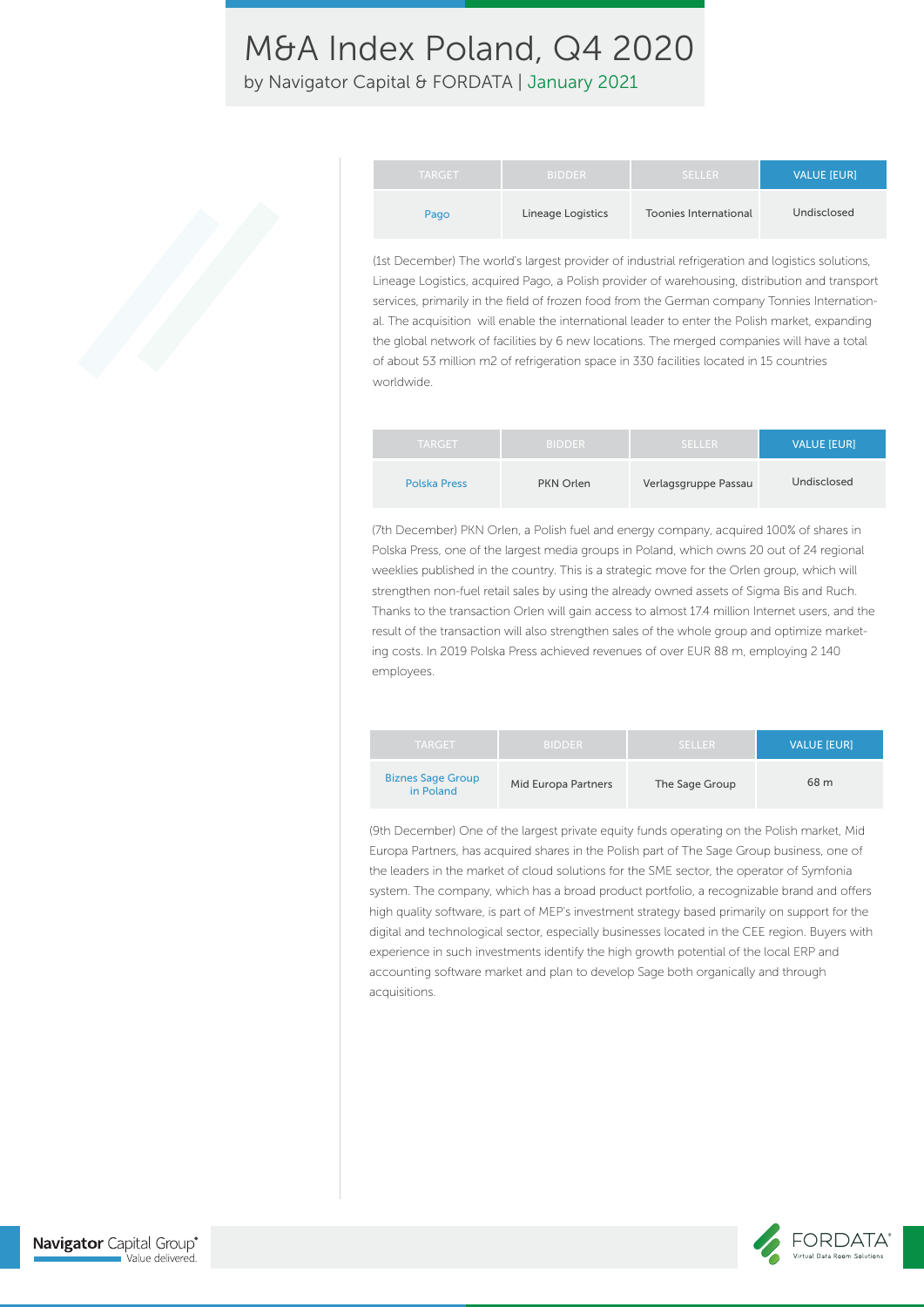by Navigator Capital & FORDATA | January 2021

### Navigator Capital

- Navigator Capital along with Dom Maklerski Navigator (Navigator Brokerage House) is the leading independent financial adviser, specializing in mergers and acquisitions and public and private issues of stocks and bonds.
- **O** During 12 years of its market presence, Navigator Capital Group conducted over 70 transactions, of over 6 billion PLN total value.
- Through cooperation with international network of advisory firms associated in the Pandion Partners, Navigator Capital effectively handles international transactions.

### FORDATA

- FORDATA is a pioneer on the Polish capital market. Based on Virtual Data Room technology, we support our clients in managing documents and communication during complex transactional processes.
- We support the largest M&A, IPO transactions, private  $\bullet$ equity investments, restructurings, projects associated with obtaining financing and privatizations in Poland and other countries of Central and Eastern Europe.
- FORDATA systems increased safety and efficiency of hundreds of different types of transactions with a total value of over PLN 40 billion
- FORDATA services are used by the industry leaders in Poland and abroad, including largest advisory companies, banks, legal advisors or Private Equity/Venture Capital funds, ie. Enterprise Investors, Enea SA, Home pl, Grupa LOTOS, PZU SA, Grant Thornton, NFI Empik, ZELMER, Bank DNB, BOŚ Bank, Polimex Mostostal, Budimex, DM PKO Banku Polskiego, Deloitte Advisory, EY, KPMG Advisory, JSW, HAITONG and many others.



Business Partners



### **Contact**

Artur Wilk Manager e: artur.wilk@navigatorcapital.pl

#### Navigator Capital S.A.

ul. Twarda 18, 00-105 Warsaw, Poland t: +48 22 630 83 33 f: +48 22 630 83 30 e: biuro@navigatorcapital.pl navigatorcapital.pl/en

Alicja Kukla-Kowalska Head of Sales EMEA e: alicja.kukla@fordatagroup.com t: +48 533 354 054

FORDATA sp. z o.o. Taczaka 24, 61-819 Poznań, Poland m: +48 533 354 054 e: office@fordatagroup.com fordatagroup.com

**Navigator** Capital Group® Value delivered.

| <b>TARGET</b> | <b>BIDDER</b> | <b>SELLER</b>           | <b>VALUE [EUR]</b> |
|---------------|---------------|-------------------------|--------------------|
| Ampuero       | Oknoplast     | <b>Private Investor</b> | Undisclosed        |

(11h December) Oknoplast, a Polish PVC window manufacturer and one of the European leaders in the industry, has taken over Ampuero, an entity operating on the Spanish market. Thanks to this acquisition, the Company will expand its operations to the last large European market, where it was absent so far. The investment fits perfectly into Oknoplast's strategy due to the high development potential of the Spanish company, allowing to double the value of generated revenues in the next 5 years. Further plans of the Polish leader with respect to Ampuero include starting sales of products to the Portuguese and French markets, and ultimately expansion in South American countries. In 2020, the company achieved a sales volume of over EUR 36 m, has 225 employees and produces about 200 000 windows per year.

| <b>TARGET</b>                        | <b>BIDDER</b> | <b>SELLER</b>    | <b>VALUE IEURI</b> |
|--------------------------------------|---------------|------------------|--------------------|
| <b>FTO Feritgeilwerk</b><br>Obermain | Pekabex: PFR  | Private Investor | 12 <sub>m</sub>    |

(16th December) Polish manufacturer of prefabricated constructions and leader in modern system construction, listed on the Warsaw Stock Exchange, Pekabex, took over 76% of the shares in the German prefabricated factory, located in Bavaria FTO Fertigeilwerk Obermain GmbH. In the transaction the company was supported by the PFR Foreign Expansion Fund, which became the owner of the remaining 24% of shares. The investment fits perfectly with Pekabex Group's ambitious strategy of strengthening its position on the German market and increasing its production capacity and product portfolio. The acquired company has a production potential estimated at about 30 000 m3 of prefabricates, and in 2019 it generated about EUR 20 m of revenues and 0.4 m EUR of net profit. Depending on the success of the transaction, Pekabex's managers do not rule out further activity on the M&A market.

| <b>TARGET</b>          | <b>BIDDER</b> | <b>SELLER</b> | <b>VALUE [EUR]</b> |
|------------------------|---------------|---------------|--------------------|
| <b>Browar Braniewo</b> | Van Pur       | Grupa Żywiec  | Undisclosed        |

(22nd December) Listed on the Warsaw Stock Exchange, owned by Heineken International, Grupa Żywiec sold Browar Braniewo to the largest independent Polish brewing company, Van Pur. Thanks to the acquisition, the entity added to its portfolio the rights to the brands Kuflowe, Braniewo, Jasne, że Pełne, as well as took over the real estate and assets thanks to which the production potential of the company increased by 20%, to nearly 6 million hectoliters of beer per year. Its portfolio includes, among others, Łomża, Brok, Karpackie and Śląskie. In 2019, it generated nearly EUR 220 m in revenues and employed 1 000 people.

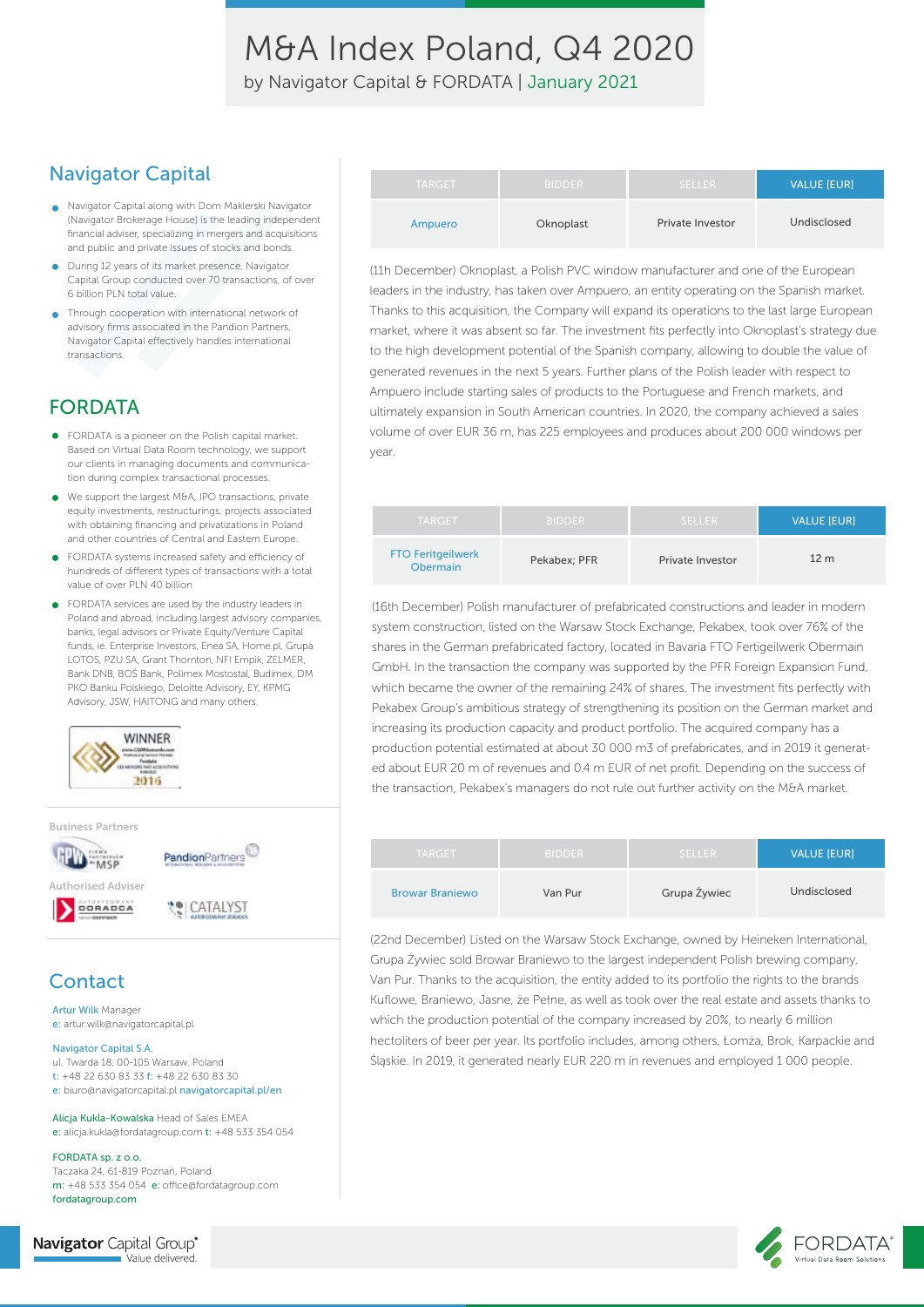by Navigator Capital & FORDATA | January 2021

# Experts' comments



### **Alicja** Kukla-Kowalska

Head of Sales EMEA FORDATA

The fourth quarter of 2020 did not outperform the third quarter and brought 63 mergers and acquisitions - 11 less. For the second year in a row, we observe a departure from the rule according to which the last quarter dominates the annual statement. Can we say this the beginning of a new trend? However, this result is still high considering the general condition of the economy and the applicable restrictions. Here's what the last three months of the pandemic year looked like.

#### The TMT sector breaks the ceiling

The interest of buyers in companies from the IT, media and telecommunications sector in the last quarter was as much as 30%, 5% more than in the third quarter of 2020 and 6% more than in the corresponding quarter of 2019. The high result is not surprising due to the huge development of the industry, additionally fueled by the coronavirus pandemic. Of the 19 transactions, more than half of the targets (10) were software companies. Importantly, these companies were most often taken over by the PE / VC sector (5 transactions). Innova Capital bought STX Next, a software house developing applications in Python, Enterprise Investors took over Software Mind SA - an IT outsourcer, and Nextline acquired MotionVFX, a developer of plugins and templates for Apple's motion pictures tools.

#### PE/VC sector leading the buyers

There has been talk for a long time about opening the funds amassed by PE/VC companies. However, the anxiety caused by the pandemic delayed the decision to invest. In the fourth quarter of 2020, every fourth transaction (28%, a total of 18 transactions) involved a PE/VC fund on the buyers' side, which is an increase of 17% compared to the fourth quarter of 2019 and nine times more than in the previous quarter. The largest transaction in terms of volume was the purchase of Scanmed by Abris Capital for PLN 340 million. The funds most often invested in TMT - 7 transactions, the FMCG sector - 3 transactions, as well as the energy and medical sector - 2 transactions each.

#### Financial companies slowed down

Both on the buyers', the sellers', and the acquired entities' side as well, the share of the financial sector dropped significantly, which in the last quarters was constantly fighting for the dominant position with the TMT industry. Three entities became the goals - WDB SA, the acquisition of which was carried out with the help of the FORDATA system, Aegon CEE Business and the National Payment Integrator Tpay, of which the first two were transferred to foreign hands, and the last one to Bank Pekao SA This is a decrease from 8% to just 2% compared to the previous quarter. On the buyers' side, the activity of financial companies decreased from 10% to 2% in the same period. While in the previous three months and in the second quarter of 2020, investments outside the industry were noticeable, e.g. in energy and TMT, in the fourth quarter of 2020 the financial industry was limited only to consolidations. However, it is difficult to talk about a trend in this case. We will probably have to wait for conclusions until the end of the next quarter.

#### Foreign investors increased their interest

There were 26 foreign buyers in the fourth quarter, which is 1 more than in the previous year, 6 more than in the previous quarter and 13 more than in the second quarter of 2020, which is why we can talk about the return of high interest in Polish companies among foreign investors. The most frequent buyers were entities from the USA - 5 acquisitions, Great Britain - 4 acquisitions and Sweden - 4 acquisitions. American Amphenol Technologies took over El-Cab, British Amadeus Capital took over Kontomatik, and Swedish company Troax AB took over Natom Logistics. Polish investors made purchases abroad only three times- three times less than in the previous quarter (9 transactions). Oknoplast acquired the Spanish window manufacturer Ampuero, Enterprise Investors took over the remaining shares of the Croatian company PAN-PEK, and Pekabex bought FTO Ferigteilwerk Obermain, a German producer of precast concrete elements, thus extending its reach beyond the western border.

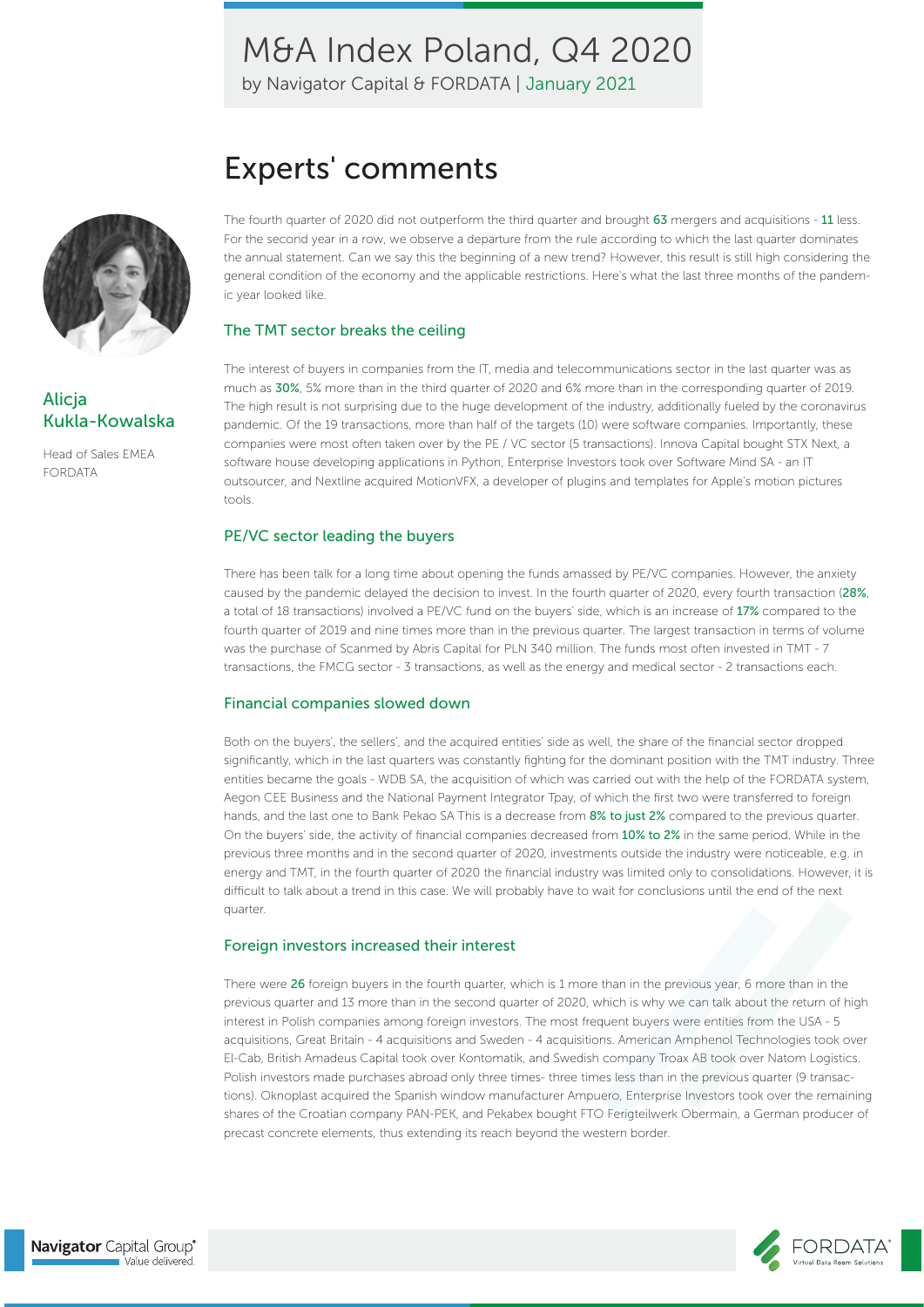by Navigator Capital & FORDATA | January 2021

# Experts' comments

#### Virtual Data Room and Accelerated Digitization

The degree of use of the VDR solution outside the M&A market is increasing, especially in processes related to the unstable market situation that require quick decision-making - audits, restructuring, and remote working. Accelerated digitization of many areas of the economy and optimization activities of companies use VDR as an easily accessible tool that does not require implementation on their own infrastructure.

## **Alicia** Kukla-Kowalska

Head of Sales EMEA FORDATA